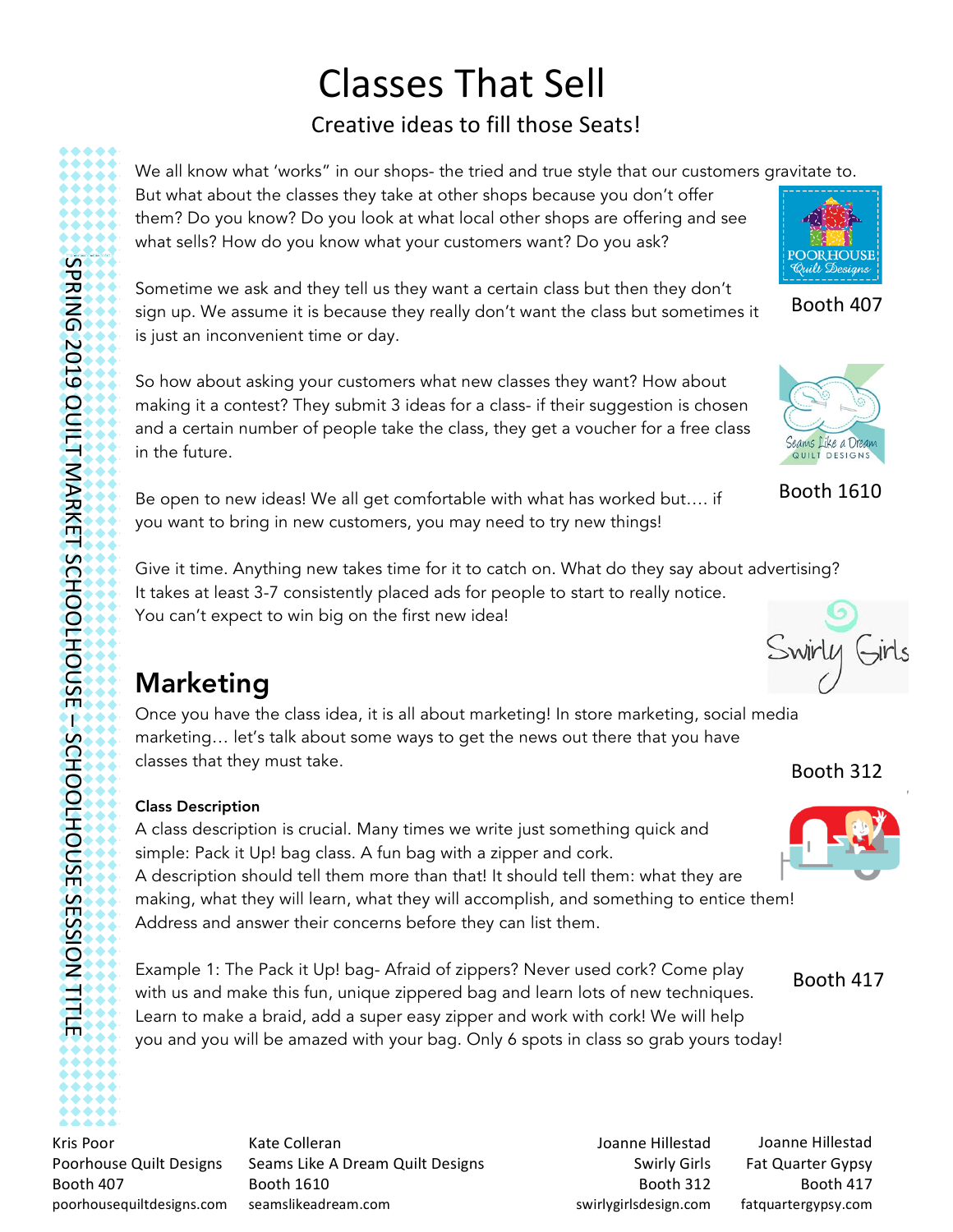# Classes That Sell

### Creative ideas to fill those Seats!

Example 2: Make a stress-free scalloped basket with your strips and pre-cut Bosal foundations! This 4 hour class will take you through all of the steps that it takes to create this pretty hostess gift and you will leave with a finished basket! Class supply list will be sent after sign up!

Example 3: Going to a Pot Luck? Need a hostess Gift? Join us and learn how to make a fun and functional Wire-Framed Casserole Tote. We will walk you through all the steps so you can leave with a finished Casserole Tote!

#### Online Marketing

1. You need to know where your customers are online so you can reach them!

2. Newsletter- you have to have a newsletter list! If Facebook goes away today, what method do you have of reaching your customers? If you don't have one, start one. Make it a must ready once a month! Offer a tip each month, information on your classes, new products, sales or clearance items… maybe have a new thing on sale only for newsletter customers. One shop offers a code for a free FQ- only on the Monday following the newsletter. Monday was her slowest day and she now has made it busier!

3. Facebook- have a business page for your shop. Update it daily- a new picture from your shop. You need to remind people that your are there. Become a destination for those who don't live in your area. Seems overwhelming? Spend one day taking 7 pictures and then post one a day for 7 days.

4. Instagram- same as Facebook- post daily. In Store Marketing

#### In Store Marketing

When new people wander into your shop, can they easily find out about your classes? Are they posted somewhere? Quilt Guilds often have a white board set up with future classes listed, images of the project, maybe a picture of the teacher… why shouldn't shops?

Create an area in or near your classroom, or outside the classroom where anyone can see if your classroom is sometimes inaccessible, with a listing of upcoming classes. You could have images of the projects or your shop sample. Have samples of the "add-ons" that go with the class available for purchase.

Have a handout available at the checkout counter that lists upcoming classes and put it in everyone's bag. *Even if they have bought recently from you*. You never know which time they will actually look at it and maybe decide to take a class.

#### Open House

A great way to advertise upcoming classes is to have an Open House. The Open House could just be a weekend where they come to the shop to sign up and get a discount on the class fee only that weekend. You would have goodies, shop samples, class handouts outlining what they need for class, the date and time…

Kris Poor Poorhouse Quilt Designs Booth 407 poorhousequiltdesigns.com

Kate Colleran Seams Like A Dream Quilt Designs Booth 1610 seamslikeadream.com

Joanne Hillestad Swirly Girls Booth 312 swirlygirlsdesign.com

Joanne Hillestad Fat Quarter Gypsy Booth 417 fatquartergypsy.com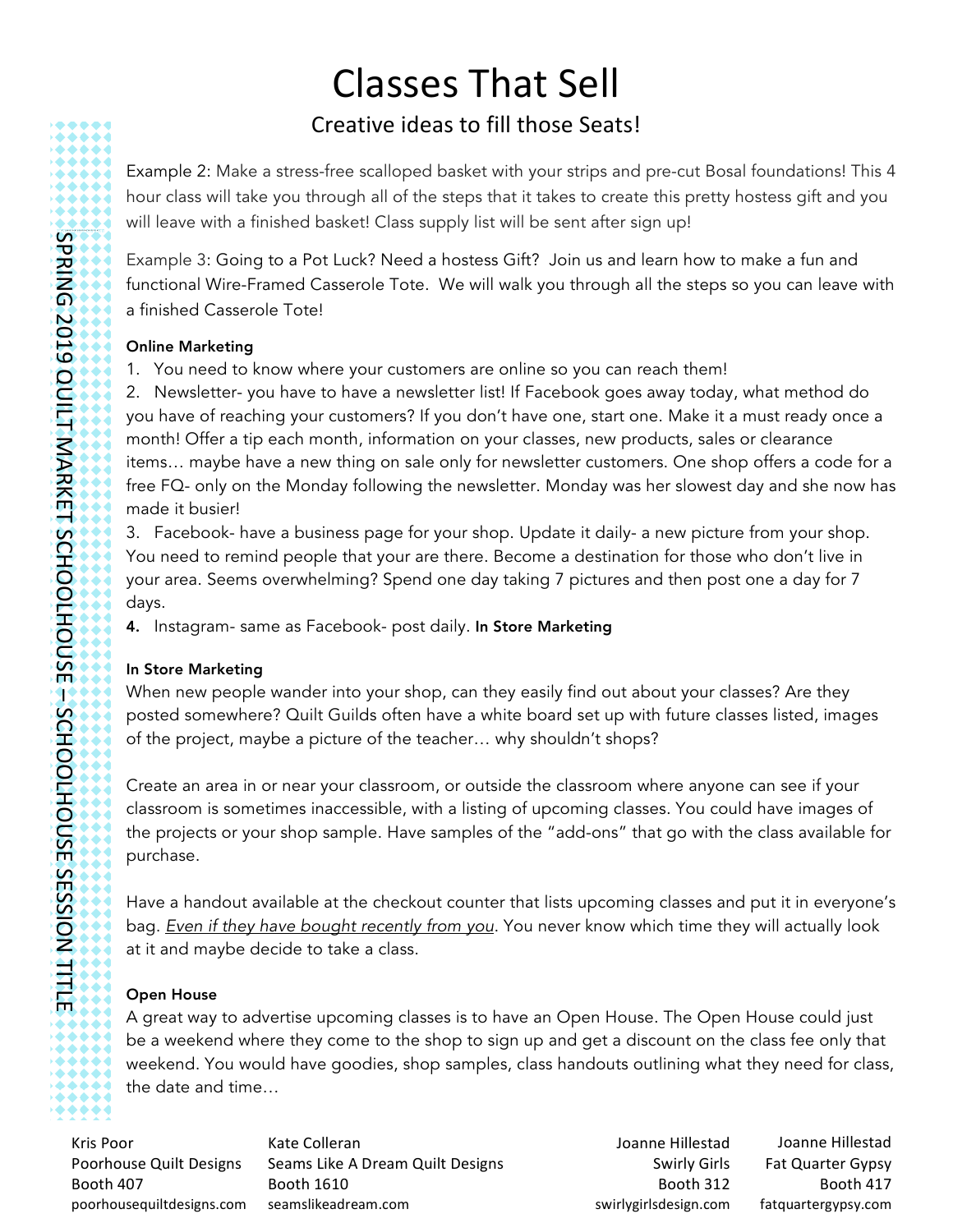# Classes That Sell

### Creative ideas to fill those Seats!

Or it could be more of an EVENT. You could hold it one day on the weekend for a few hours. You can invite the local teachers who will be teaching the classes to come and participate. You would have food, prizes and a sale. Have all the supplies they need to make the class project available and 20% off that day only. Have signups for the classes, let them sign up and pay later to entice buying the product. Show them the shop sample for the class, tell them what is fun about the project, what they will learn, why they should take the class…. make it fun, lively and exciting! If speaking to a crowd is not your thing, get an employee to do it, bring in a teacher that is good at that…

Samples sell. Ask the designer to borrow a sample of the project. Ask the designer for class handouts and lesson plans.

Kits- have a few kits available for those who want to make the project but don't want to pick their fabrics. If you don't currently offer class kits and people are used to using their stash, think about how to entice them. Make it exclusive, have a sample in the kit fabric (easier for small projects but can make a block of a larger quilt), have only a few kits available, make the kit part of the description. "A few kits available to make the project- everything you need from the fabric to the zipper is included! You will be ready to go with no prep needed!"

## Class

#### Structure

1. There are a couple of different ways to structure the classes- as straight up class where they learn either a technique or a project.

2. A club is a great way to get people interested in hanging out at the shop. It is a little different from on Open Sew- another great way to get bodies in the shop! A club has a theme, it could be based on a favorite technique or a favorite designer. Everyone works on their own thing- but their thing is based on the subject. So if the club is all about bags- maybe called The Bag Ladies Clubmaybe one person is making the Pack it Up! bag from Kate, someone else is making a bag from Annies… or Sew Sweetness… and they see each other's project and they want to make that one next! There is someone assigned from the shop to oversee the group and act as an advisor or helper when they run into trouble but they don't have to "teach".

You can also plan a demo during the club- maybe show the group a new bag, or hardware you got in or… Other club ideas: an EQ club, a precut club, an applique club.

3. A monthly event is another way to get bodies in the shop. A local shop holds Terrific Tuesdayspeople pay \$1 to come to a 1 hour event. They get a handout for a free pattern, the shop shows them how to make the project, they can bring their own Show and Tells and they get to put their name in a basket for a raffle for every show and tell they bring. The raffle prize is something small but fun such as a mini charm, a spool of thread…

Kris Poor Poorhouse Quilt Designs Booth 407 poorhousequiltdesigns.com Kate Colleran Seams Like A Dream Quilt Designs Booth 1610 seamslikeadream.com

Joanne Hillestad Fat Quarter Gypsy Booth 417 fatquartergypsy.com Joanne Hillestad Swirly Girls Booth 312 swirlygirlsdesign.com